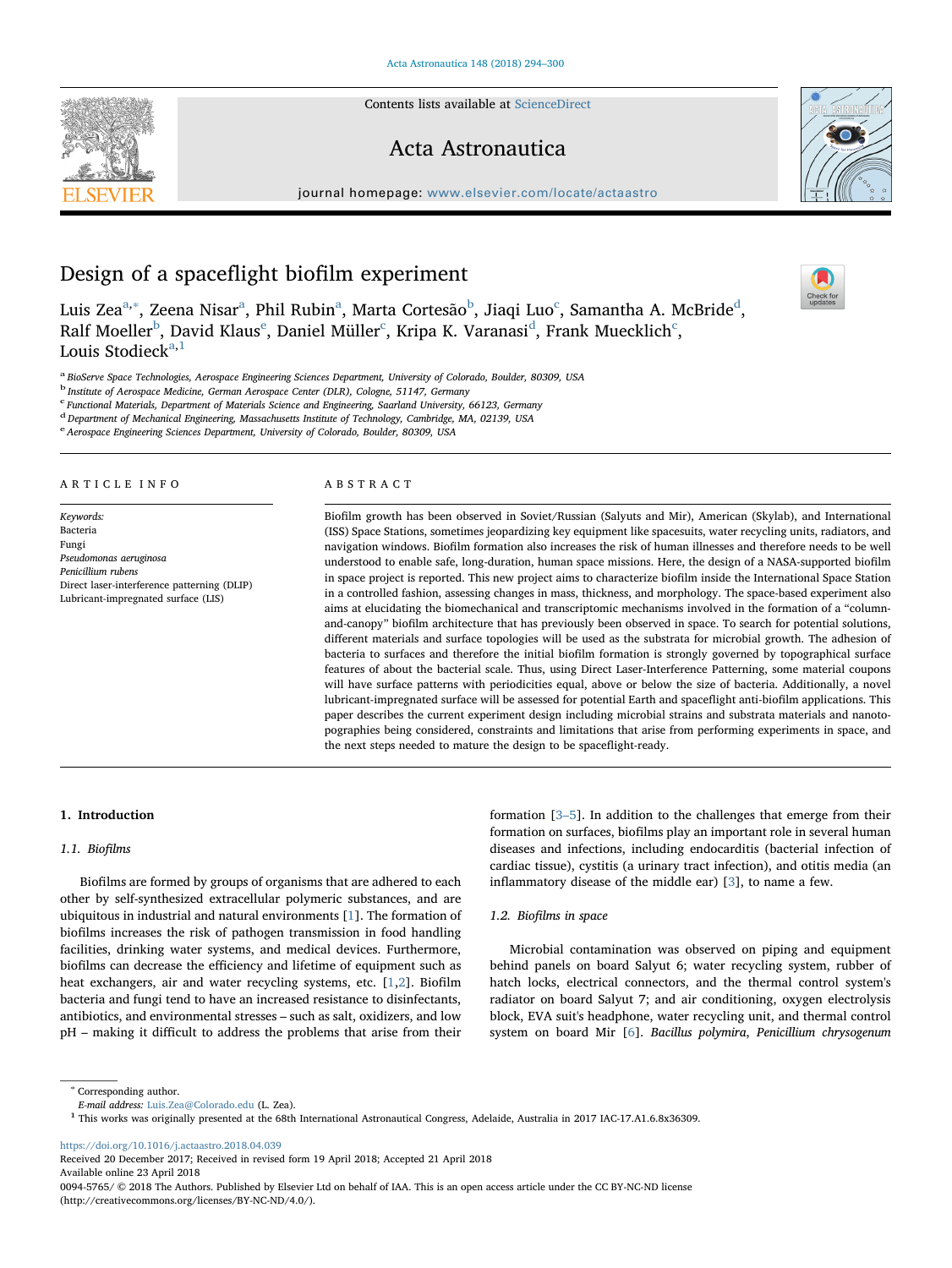(now called P. rubens), and Aspergillus sp. were determined to be responsible for progressive destruction of a navigation window on board Mir (reviewed in Ref. [\[6\]](#page-5-3)). An assessment of the microbes living in the Russian Mir space station revealed 234 different species of bacteria and fungi. Most of the isolated fungi were potential biodegradors of polymers, and thus presented a potential hazard to structural materials and components of several systems [[7](#page-5-4)]. Novikova et al. [\[8\]](#page-5-5) performed a sixyear study aimed at characterizing the microbiome present on board ISS, and found that bacterial concentrations of up to  $1 \times 10^2$  CFU/mL were found in potable water with Sphingomonas sp. and Methylobacterium sp. being the dominant genera (same as the 100 CFU/mL limit described on the ISS′ Medical Operations Requirements Documents (MORD) [\[9\]](#page-5-6)). Airborne bacteria were quantified to be as high as  $7 \times 10^2$  CFU/m<sup>3</sup> (the ISS MORD's limit is  $1 \times 10^3$  CFU/m<sup>3</sup>) Staphylococcus sp. being the dominant genus. Samples collected from surfaces showed bacterial concentrations as high as  $4 \times 10^4$  CFU/100 cm<sup>2</sup> (Staphylococcus sp.) (MORD limit:  $1 \times 10^4$  CFU/100 cm<sup>2</sup>) and fungal concentrations of up to  $3 \times 10^5$  CFU/100 cm<sup>2</sup> (Aspergillus sp. and Cladosporium sp.) (MORD limit:  $1 \times 10^2$  CFU/100 cm<sup>2</sup>), where the dominant genera are indicated in parenthesis. The organic acids synthesized by microorganisms can degrade metallic surfaces, which can lead to hardware malfunctioning and short circuits. Checinska et al. [\[10](#page-5-7)] have reported more recent results about the ISS microbiome and concluded that Actinobacteria was the most common phylum on the space station. Recently, more profound investigations showed that the microbe biodiversity of the ISS was distinct to the one from the Spacecraft Assembly Facility (SAF) cleanrooms at JPL, suggesting the human skin-associated microbes play an important role on spacecraft microbial diversity [10–[12\]](#page-5-7). This has also been corroborated via a metagenome profile study [\[13](#page-5-8)]. [Figs. 1 and 2](#page-1-0) show biofilm formation on different components used for water processing on board ISS, taken after their return to Earth. [Fig. 1](#page-1-0) shows how only one of 12 channels was not blocked by biofilm.

# 1.3. Biofilm investigations conducted in space

At least three investigations have been conducted in space to assess biofilm formation [\(Table 1](#page-2-0)). The first of these experiments, reported by Pyle et al. [[2](#page-5-1)], took place in the European Space Agency's PHORBOL cassettes hardware on board the Space Shuttle STS-81 mission. Burkholderia cepacia isolated from a Space Shuttle water system was used as the model organism. In this experiment, samples were grown in sterile

<span id="page-1-0"></span>

Fig. 1. Biofilm formation inside the solenoid valve at the inlet to the International Space Station's Water Processor Mostly Liquid Separator (immediately downstream of the Water Processor Waste Tank). The image was taken by United Technologies Aerospace Systems (UTAS) during disassembly of the valve at the supplier facility (ValveTech, Inc) after the valve's return to Earth. Image: NASA.



Fig. 2. Biofilm formation inside the condensate plumbing at the inlet to the Russian condensate processor. Image: NASA.

reagent grade water (to simulate untreated water), tryptic soy broth (TSB) (to simulate wastewater), or an iodine solution (to simulate disinfected potable water), and exposed for six days to a stainless-steel coupon to allow for biofilm formation. The results showed that the spaceflight water-grown bacteria had a biofilm plate count (CFU/cm<sup>2</sup>) five times that of the Earth controls. On the other hand, the spaceflight TSB-grown culture biofilm population was one quarter of the ground controls. Analyses of the water- and iodine-grown planktonic bacteria showed a 3.5- and 2-fold increase in CFU/mL with respect to matched ground controls, respectively. Pyle et al. [\[2\]](#page-5-1) concluded that spaceflight enhanced bacterial growth and diminished disinfectant (iodine) sensitivity in some conditions. Additionally, elongated cells and chains of cells were observed on the spaceflight samples with respect to their matched ground controls, especially on the sets grown in the iodine solution.

The next experiment used Instrumentation Technology Associates, Inc.'s Type III Osmotic Dewatering hardware to assess if Pseudomonas aeruginosa could form biofilms in microgravity. Bacterial cultures were exposed to 0.2 μm polycarbonate membranes, allowing them to form biofilms for either 1 or 8 days. Post-flight confocal laser scanning microscopy revealed that biofilms indeed formed during spaceflight but no differences were observed between space and ground samples in terms of morphology. Likely due to the limitations of spaceflight experimentation, this experiment consisted of four spaceflight cultures, of which two were used for microscopic analysis [[4](#page-5-9)].

The most complete and systematic spaceflight biofilm investigation conducted thus far was reported by Kim et al. [[14\]](#page-5-10). Two experiments were conducted using BioServe Space Technologies' Fluid Processing Apparatus (FPA) during the STS-132 and -135 missions, with three strains of P. aeruginosa used as model organisms. The experiments assessed the role that phosphate, carbon source, bacterial motility, and oxygen availability play in biofilm formation in space. It was concluded that the number of viable cells, biomass and mean biofilm thickness was increased in space, regardless of phosphate concentration or carbon source. Interestingly, biofilms formed in space exhibited a "columnand-canopy" structure as opposed to the flat structures observed on the ground controls. However, this was only true for the biofilms formed by motile bacteria, as non-motile strains produced flat structures similar to those seen on the Earth samples. Additionally, it was concluded that oxygen availability diminished the differences observed between microgravity and 1g samples.

A low-shear modelled microgravity (LSMMG) experiment showed that, under the simulated microgravity environment, Escherichia coli formed a thicker biofilm and was more resistant to stressors – salt, ethanol and two antibiotics [[3](#page-5-2)]. Separately, we observed an enhancement of planktonic cell aggregation during the Antibiotic Effectiveness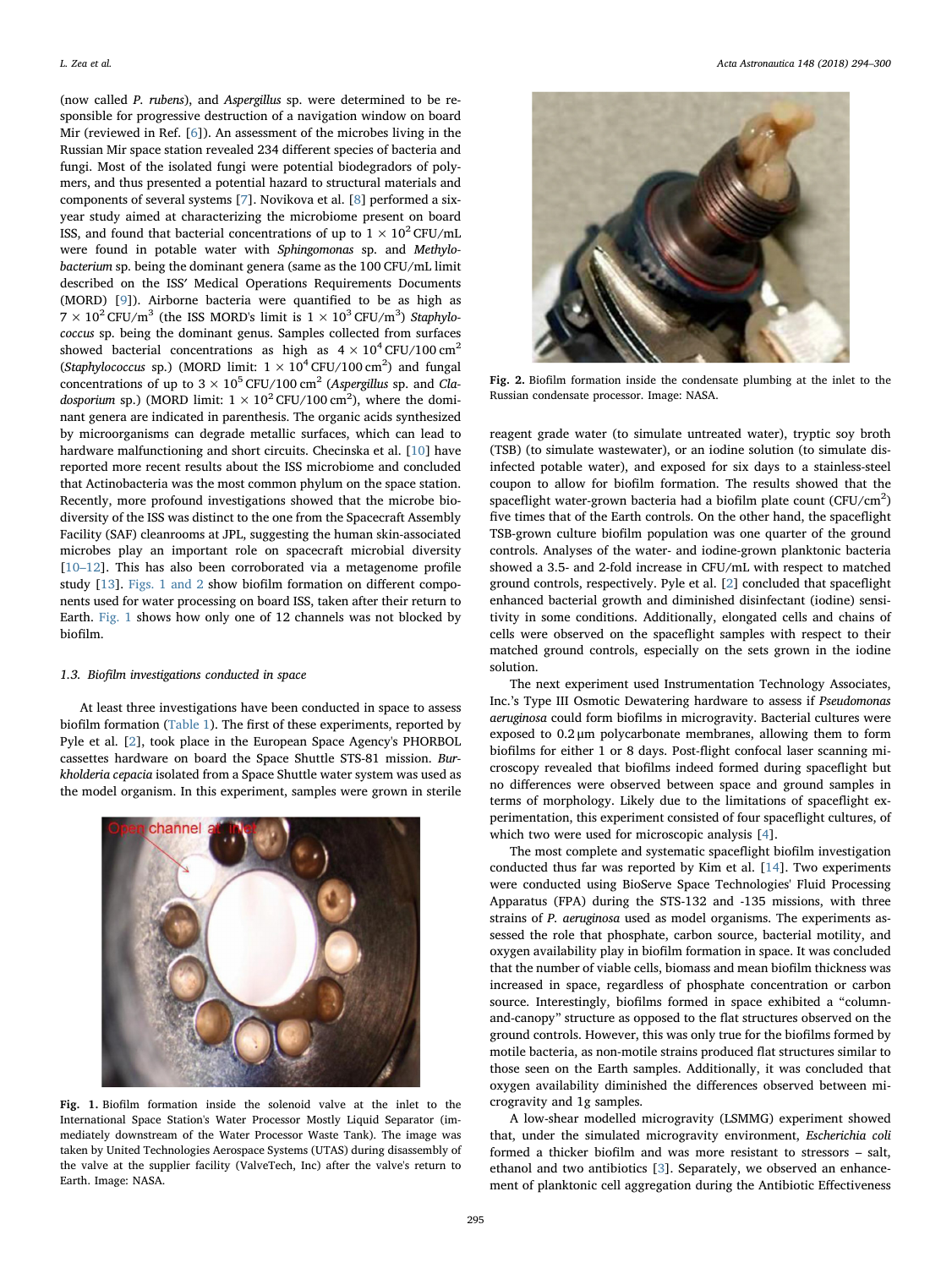<span id="page-2-0"></span>Table 1

Previous biofilm investigations conducted in space.

| Year         | Mission            | <b>Bacterial Species</b>  | Strain                                        | Growth Medium                                          | Biofilm growth substratum                              | Experiment duration | Ref.   |
|--------------|--------------------|---------------------------|-----------------------------------------------|--------------------------------------------------------|--------------------------------------------------------|---------------------|--------|
| 1997         | <b>STS-81</b>      | Burkholderia cepacia      | Isolated from Shuttle water<br>system         | a) water<br>b) tryptic soy broth<br>c) iodine solution | Stainless steel                                        | 6 days              | $[2]$  |
| 1998         | <b>STS-95</b>      | Pseudomonas<br>aeruginosa | PAO-1                                         | R <sub>2</sub> A broth                                 | polycarbonate membrane (0.2-um pore<br>size)           | 1 day, 8 days       | [4]    |
| 2010<br>2011 | STS-132<br>STS-135 | Pseudomonas<br>aeruginosa | PA14 (WT, AmotABCD,<br>$\Delta \text{pilB}$ ) | Modified artificial urine<br>media (mAUM)              | 13 mm Millipore mixed cellulose ester<br>membrane disc | 3 days              | $[14]$ |

in Space (AES-1) experiment conducted on board ISS [[15](#page-5-11)[,16](#page-5-12)] (similar to the observations reported in Wilson et al. [\[17](#page-5-13)]), which occurred in parallel to differential gene expression indicating cells in space were under higher levels of stress than matched Earth controls [[18\]](#page-5-14). More recently, we also reported an activation of drug-resistance mechanisms in space as a result of these microgravity-derived stresses [\[19](#page-5-15)].

# 2. Scientific aims

In order to help determine the physical mechanisms of material/ microorganism interaction in biofilms in space, this NASA-funded experiment aims to characterize biofilm mass, thickness, morphology, and the associated gene expression using various spaceflight-relevant microbial species and substrata materials. Additionally, this experiment has the aim of elucidating the biomechanical and transcriptomic mechanisms involved in the formation of the "column-and-canopy" biofilm architecture observed in space. Additional samples will allow for characterization of potential changes of the parameters being studied and on the genes that confer microorganisms with resistance to oxidative stress, acidity, and antimicrobials. This project also aims to investigate the role of material surface topology on biofilm formation, as well as to test a novel lubricant-impregnated surface, which may be used in the future to replace the current materials on biofilm-prone spacecraft components.

# 3. Preliminary spaceflight experiment design

The independent variables that drive the spaceflight experiment design are (i) gravity, (ii) microbial strains, (iii) substrata material/topographies, and (iv) time. Controlled parameters include temperature, growth medium, and hardware. The dependent variables are (i) biofilm mass, (ii) biofilm thickness, (iii) biofilm morphology (structure), and (iv) gene expression. Earth controls will replicate flight samples and are planned to be performed asynchronously to replicate crew operations and temperature profiles as closely as possible.

# 3.1. Approach to independent variables

# 3.1.1. Gravity

Gravity will have two values, microgravity on ISS (with the caveat of vibrations that occur on the Station) and 1g on Earth as the control. Two microbes (one bacterial and one fungal) are being considered for this experiment – although the final selection for spaceflight requires finishing Ground Testing: P. aeruginosa PA01 and Penicillium rubens ATCC® 28089™.

#### 3.1.2. Microbial strains

P. aeruginosa is a gram-negative bacterium commonly found in manmade environments. It is an opportunistic and nosocomial pathogen that infects the airway, urinary tract, burns, wounds; and may also cause blood infections [[20,](#page-5-16)[21](#page-5-17)]. P. aeruginosa has been the model organism of at least 13 different space missions [\[4,](#page-5-9)[14,](#page-5-10)22–[25\]](#page-5-18) and was collected post-flight from the Apollo 13 through 17 crews [[26\]](#page-6-0). The use of this bacterial species represents a continuation of the biofilm

investigations conducted in STS-95, -132, and  $-135$  [\[4](#page-5-9)[,14](#page-5-10)]. More specifically, PA01 (ATCC $^*$  BAA-47<sup>™</sup>, HER-1018 [PA01]) was the P. aeruginosa strain chosen for consideration for this experiment because it has been fully sequenced [[27\]](#page-6-1) and because it has been used in a previous spaceflight study from which proteomic and transcriptomic data (space vs. Earth) has been published [[22\]](#page-5-18).

Infections from P. chrysogenum (now called P. rubens as explained below) are primarily encountered among immunosuppressed people [[28\]](#page-6-2), which is a common case for astronauts [[29\]](#page-6-3). On Earth, this fungus has been responsible for cases of endophthalmitis (inflammation of the internal coats of the eye) [[30\]](#page-6-4), fatal necrotizing esophagitis [\[28](#page-6-2)], invasive pulmonary mycosis (infections in the lungs) [[31\]](#page-6-5), among other types of infections [[32\]](#page-6-6). P. chrysogenum was determined to be partly responsible for progressive destruction of a navigation window on board Mir [[6](#page-5-3)]. The genome of P. chrysogenum Wisconsin 54–1255 has been fully sequenced [[33\]](#page-6-7) and later, based on a molecular phylogenetic study, P. chrysogenum was reclassified as Penicillium rubens [[34\]](#page-6-8). Hence, P. rubens (ATCC<sup>®</sup> 28089™, a. k.a WIS 54-1255 [Wisconsin 54-1255; Wis. 51–20; Wis. 48–70; NRRL, 1951; ATCC 9480]) was selected for consideration to be the fungal model organisms of the spaceflight experiment. However, the final selection is dependent on finishing Ground Testing to ensure compatibility and compliance with the constraints and requirements derived from space-based research.

#### 3.1.3. Substrata materials

Eight different materials, and three of these in three different topographies, each, are being tested for potential inclusion into the finalized experiment design. These materials were pre-selected mostly based on their relevance to (i) internal and external spacecraft structures, but also to (ii) space biology research, and (iii) nosocomial infections. Coupons of  $1 \text{ cm} \times 1 \text{ cm}$  and  $1 \text{ mm}$  thickness were prepared from each candidate material. The eight materials being assessed are:

3.1.3.1. Cellulose membrane. Following on the research line started by Dr. Collins et al. (reported in Ref. [\[14](#page-5-10)]), biofilm growth on cellulose membrane will be assessed. The same membrane that was utilized on the STS-132 and -135 experiments (hydrophilic mixed cellulose 0.22 μm pore size membrane (Cat No. GSWP01300, Millipore, Billerica, MA)) will be used. In case the "column-and-canopy" structure is a feature unique to this type of substratum topography (it hasn't yet been proven otherwise) this material would be used as control and to help confirm if the previous spaceflight observations can be replicated.

3.1.3.2. Aluminum 6061. This is a material used in spacecraft structures, thermal control and cryogenic fuel systems, structures for electronic devices, panels, etc., making it a ubiquitous material in spacecraft [\[35](#page-6-9)–39]. According to NASA's MAPTIS material database [10024], Al6061 is a non-flammable, non-toxic material.

3.1.3.3. Titanium Ti-6Al-4V. This titanium alloy features light specific gravity, high strength, and is ideal for high-temperature applications, making it a common selection for spacecraft structures, antennae, pressure vessels, brackets, fittings, propulsion tubing lines, and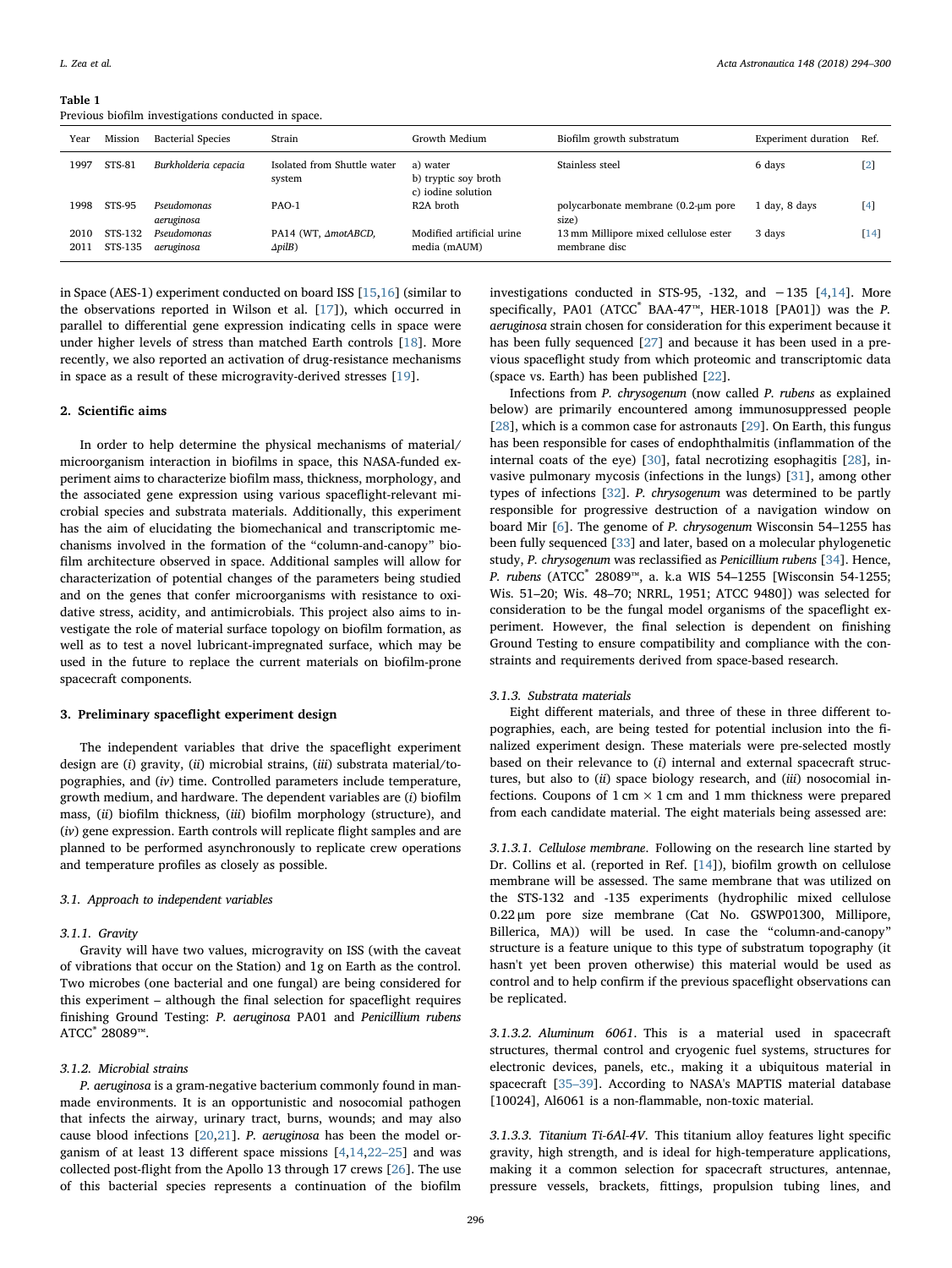support tubes [\[40](#page-6-10)–42]. This titanium alloy is also used for implants, including cardiovascular, orthopedic, dental, craniofacial, and otorhinological [\[43](#page-6-11)–45].

3.1.3.4. Polycarbonate. This material's properties in terms of durability, safety, versatility and shatter resistance, make it a common go-to material for spaceflight instrumentation. This material is also commonly used for space biology research. Its use in the medical field include in renal dialysis, cardiac surgery products, and surgical instruments [[46\]](#page-6-12). NASA MAPTIS categorizes it as toxicity "A", permitting to have up to 50lb in a single article [68558].

3.1.3.5. Quartz. In addition to its optical properties, quartz is used for spacecraft windows due to its capability to withstand temperature extremes (including re-entry to Earth) while working as part of the pressure shell [[47](#page-6-13)[,48](#page-6-14)]. However, bacterial and fungal contamination (including P. chrysogenum) of quartz windows have been reported, as in the case of microbial growth-driven progressive destruction of a navigational window on board the Mir space station [\[6\]](#page-5-3). Quartz is also used in solar panels, semiconductors, lighting, coatings, adhesives and for other applications [\[49](#page-6-15)].

3.1.3.6. Silicone. Due to its biocompatibility and biodurability, silicone is a material commonly used in the healthcare industry, e.g. on urological catheters, surgical incision drains, and respiratory devices [[50\]](#page-6-16). Silicone is also commonly used for life sciences research devices, in electronics, and for a myriad of mechanical components (e.g. Orings). NASA's MAPTIS material database [06256] categorizes silicone as an "I" rating in terms of flammability and "A" in toxicity, indicating it is a benign material to work with.

3.1.3.7. Stainless steel 316. Stainless steel 316 (SS316) is used on rocket engine components, environmental control and life support system tanks and tubing (including for potable water), and Extravehicular Mobility Unit (EMU) elements [\[51](#page-6-17)–53]. It is also used as a material for surgical equipment, and implants [\[54](#page-6-18),[55\]](#page-6-19). According to NASA's MAPTIS material database [55747], SS316 is a non-flammable, nontoxic material.

3.1.3.8. Carbon fiber. Carbon fiber's mechanical (e.g. high tensile strength and low weight) and thermal (e.g. high temperature tolerance and low thermal expansion) properties make it a material commonly used for aeroshells and other applications in spacecraft [56–[59\]](#page-6-20). The applied carbon fiber sheets are woven with epichlorohydrin and epoxy resin.

3.1.3.9. Lubricant-impregnated surfaces (LIS). Given that adhesion is the first process preceding formation of a mature biofilm, adhesion prevention is a logical strategy in designing anti-fouling materials. Some strategies to create anti-adhesion surfaces include use of very smooth materials [\[60](#page-6-21)], modification of chemical properties, and modulation of surface hydrophobicity [\[61](#page-6-22)]. Hydrophobicity in particular has been explored for anti-biofouling properties; however, the influence is non-linear in that hydrophobic surfaces may cause greater initial attachment while also allowing for larger detachment rates [\[60](#page-6-21)]. Design of anti-adhesive surfaces is further complicated by microbial adaptations, as microbes modify gene expression and biofilm geometry to adapt to less habitable surfaces [\[61](#page-6-22)].

Lubricant-impregnated surfaces (LIS) are textured surfaces impregnated with a lubricating fluid that can impart remarkable mobility to both Newtonian and non-Newtonian fluids [\[62](#page-6-23)] ([Fig. 3](#page-3-0)). The lubricating fluid is immiscible with the product it is in contact with and can be designed to be held stably within the solid textures via capillary and intermolecular forces [\[63](#page-6-24),[64\]](#page-6-25). A thermodynamic framework incorporating the properties of the product, lubricant, solid, and surrounding environment allows one to design stable LIS that can

<span id="page-3-0"></span>

Fig. 3. Cartoon of water drop on LIS. The lubricating layer is held stable by the nanotexture and creates a boundary between the water and the solid surface.

maximize product mobility [[63,](#page-6-24)[64\]](#page-6-25). For example, the lubricant-solid contact angle should be below a critical angle  $\theta_C = \cos^{-1}(1 - \varphi)/(r - \varphi)$ for the lubricant to be stably impregnated within the textures and not be displaced by the contacting medium ( $\varphi$  is the solid fraction and  $r$  is roughness). It is possible to select lubricants that are biocompatible or bio-toxic, depending on the application.

LIS eliminates adhesion without relying on altered chemical/physical properties, and have been previously demonstrated for consumer products such as food and cosmetics [\[65](#page-6-26)], anti-icing [\[66](#page-6-27)] and antifouling applications [\[66](#page-6-27),[67\]](#page-6-28). Therefore, LIS is a promising candidate for anti-biofouling surfaces that microbial colonies are incapable of adapting to.

LIS are fabricated by (1) creating nano/micro scale texture, (2) imparting appropriate surface chemistry and (3) impregnation of the lubricant. Here, a random nanotexture with very low solid fraction (termed nanograss) was fabricated using reactive ion etching (Surface Technology Systems) on a typical silicone wafer. This nanotextured wafer was then diced into  $10 \times 10$  mm coupons using a laser cutter. Each coupon was cleaned using detergent, DI water, acetone, and IPA. Any remaining adsorbed organic species were then removed via plasma cleaning, and the surfaces were rendered hydrophobic using chemical vapor deposition of a flourosilane coating. Finally, silicone oil (viscosity of 100 cSt) was impregnated into the coupons using a dipcoater (KSV Nima) to form stable films and avoid excess lubricant [[63](#page-6-24)[,68](#page-6-29)]. Both silicone oil lubricant and silicone substrate are non-toxic and nonflammable.

# 3.1.4. Substrata topographies

The adhesion of bacteria to surfaces and therefore the initial biofilm formation is strongly governed by topographical surface features of about the bacterial scale – bacteria respond to surface topography and mechanics during the attachment phase by altering their signaling pathways between and within cells [69–[71\]](#page-6-30). Thus, surface patterns at different scales (equal, above or below the size of bacteria) will be produced via Direct Laser-Interference Patterning (DLIP). The DLIP technique allows for surface patterning with lateral periodicities of about 500 nm to 50 μm [[72\]](#page-6-31). The range of bacterial size ( $\sim$  1–2 μm) is thus covered by this technique, enabling the induction of unique interactions between surface topography and bacteria or fungi.

For the DLIP, a pulsed high energy laser beam is split up in several sub-beams, which are then recombined on the materials surface, thereby creating precise intensity patterns by interference effects. Once a material is irradiated, photo-thermal interactions translate these intensity patterns into topographical surface structures. The lateral periodicity of a pattern is governed by the laser wavelength and the angle between incident laser beams, the pattern type (e.g. line- or dot-like) is determined by the number of beams. Any kind of periodic surface pattern can be generated by using an Inverse Fourier Transformation to translate the 2D-pattern into a specific 3D geometrical setup of laser beams [\[72](#page-6-31)]. Nanotopographies on polycarbonate, woven carbon fiber sheet and silicone coupons will be tested during Ground Tests for potential inclusion into the spaceflight experiment.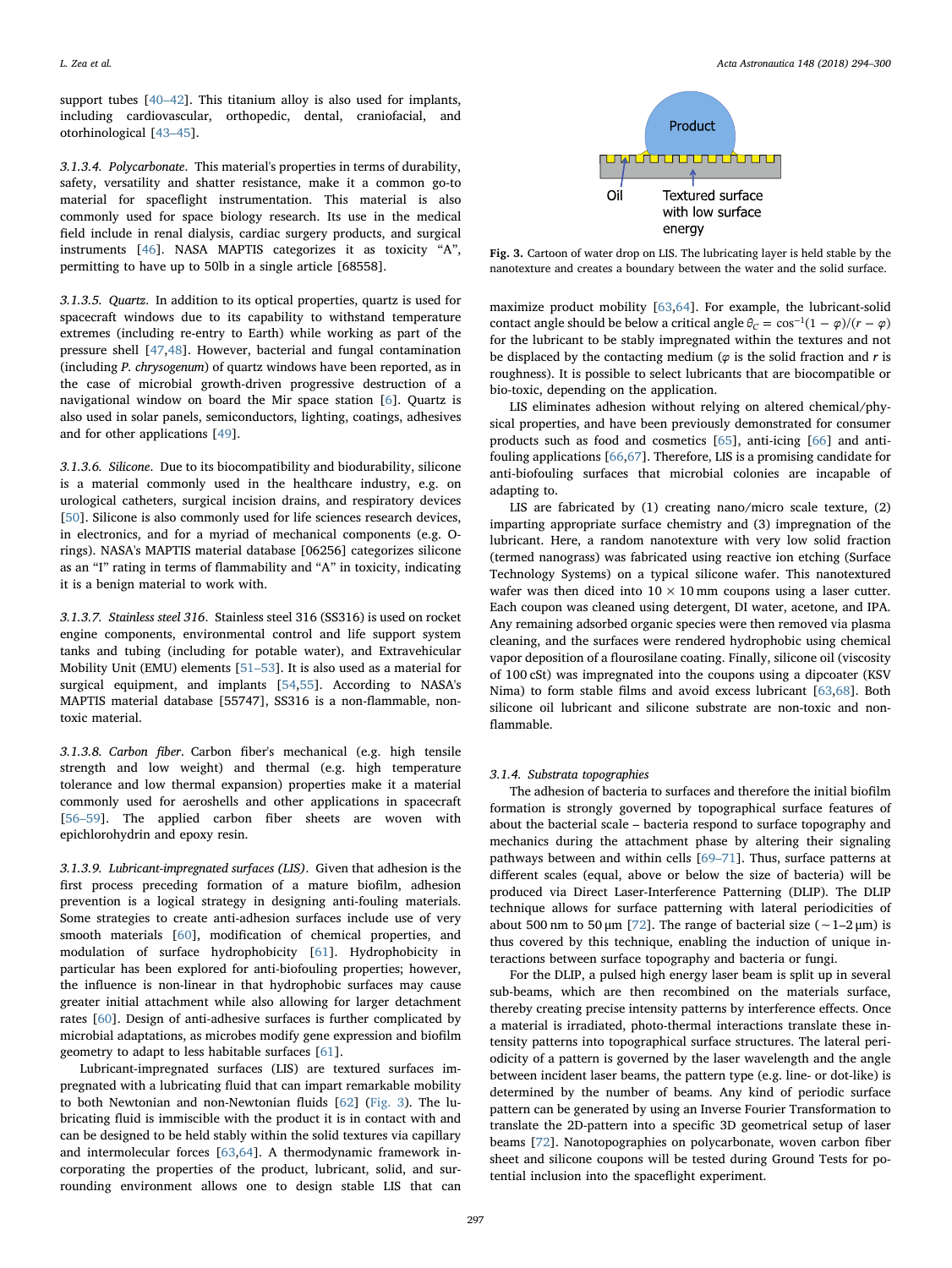#### 3.1.5. Time

The concept of operations includes terminating the experiment by fixing the samples, either in paraformaldehyde (ACROS, Cat. No. 41678, New Jersey, USA) for morphological assessments, or in RNAProtect Bacteria (Qiagen, Cat. No. 76506, MD, USA) for gene expression analyses. The time at which samples will be fixed, as well as the appropriate fixative concentrations (fixative/sample ratios) to enable appropriate post-flight analyses, will be determined via Ground Testing.

# 3.2. Controlled parameters

Temperature and growth media will be controlled parameters. Ground Testing will determine culturing temperature but the preliminary experiment design is based on 37 °C and 25 °C for bacterial and fungal growth, respectively.

The growth media being considered for culturing P. aeruginosa include (i) sterile reagent grade water to simulate untreated water, (ii) 3% Tryptic soy broth (TSB) (as recommended by ATCC), (iii) 10% Tryptic soy broth (TSB) to simulate wastewater, (iv)  $8.8 \text{ mg L}^{-1}$  (weak) iodine solution to simulate disinfected potable water, (v) modified artificial urine media (mAUM) to simulate human urine as described in Ref. [\[14](#page-5-10)], (vi) LB broth, and (vii) LB broth supplemented with  $5 g/L$  glucose.

The growth media being considered for culturing P. rubens include the same first four options described for P. aeruginosa, plus (v) potato dextrose broth (PDB), and (vi) PDB supplemented with 5 g/L glucose.

The experiment is planned to be performed in BioServe Space Technologies' 12-Well BioCell, which is a culture system designed for space-based research. It is well-plate-sized and has customizable membranes (to change gas permeation rates), enabling for either aerobic or anaerobic growth.

#### 3.3. Approach to dependent variables

Spaceflight and matched ground control samples will be fixed at experiment end. Half of the samples are planned to be fixed in paraformaldehyde (used for post-flight biofilm mass, thickness, and morphology analyses) and the other identical half will be fixed in RNAProtect Bacteria (for gene expression analyses).

#### 3.3.1. Biofilm mass, thickness, and morphology (structure)

These three parameters are planned to be assessed post-flight via confocal laser scanning microscopy, calculating biomass, biofilm thickness, and structure from the three-dimensional images generated via software (e.g. Zeiss' Zen, Vaa 3D, BitPlane Imaris, NIH Image J, ImageAnalysis Comstat, or 3i Slidebook Reader). Samples fixed in space with PFA are planned to be stained with 1 μg/mL propidium iodide and 1% Triton X-100 in PBS as described in Ref. [[14\]](#page-5-10), although other protocols will be assessed (e.g. DAPI stain). Scanning electron microscopy imaging will also be considered for detailed cellular surface morphological analysis.

# 3.3.2. Gene expression

Gene expression data acquisition is planned to be done via RNA Sequencing and differential gene expression will be performed per [\[18](#page-5-14)].

# 4. Preliminary microscopy analyses

Fluorescent microscopy images are currently being used to provide preliminary insight into the material-media combinations that best enable biofilm formation, and potential differences on the biofilms' structures. [Fig. 4](#page-4-0) shows P. aeruginosa attached growth on quartz, after culturing in 3% TSB, at 37°C for 96 h. Samples were fixed in 4% final PFA and stained with FilmTracer™ SYPRO™ Ruby Biofilm Matrix Stain (ThermoFisher, Cat. No. F10318) for 30 miuntes. The stain was then washed off with  $dH_2O$  and stained with  $10 \mu g/mL$  DAPI Stain

<span id="page-4-0"></span>

Fig. 4. P. aeruginosa biofilm formed on quartz.

(ThermoFisher, Cat. No. 62248) for 10 min (seen in blue in [Fig. 4\)](#page-4-0). The presence of cells in focus and out of focus indicate the three-dimensionality of the biofilms structure.

P. rubens was cultured in PDB for 96 h at room temperature with different material coupons. In this case, the coupons were fixed in 4% final PFA concentration and stained with Calcofluor white (CFW) and Acridine Orange (AO). CFW stains chitin (a cell wall component) blue, revealing the hyphae structure of the biofilm. AO stains doublestranded DNA green, exposing part of the overall extracellular matrix of the biofilm, which contains extracellular DNA as well as the DNA within the cells. Each coupon was stained with 10 μL of 0.1% CFW plus 10 μL of 1 mg l−<sup>1</sup> AO, waiting 15 min in the dark [[73](#page-6-32)]. Visualization of all samples (P. aeruginosa and P. rubens) was done using the Nikon E600 Upright Wide field Microscope. Samples of P. rubens were cultured in BioServe's Clinostat rotated at 6 RPM; [Fig. 5](#page-5-19) shows biofilm formed on aluminum in clinorotated samples. This separate investigation will be reported in detail separately.

# 5. Considerations for experiment design maturation

Space-based research generates constraints that normally do not exist in labs on Earth and that need to be considered in order to have a successful spaceflight experiment; a non-comprehensive list of these considerations is listed here. The amount of samples and kits that compose an experiment are limited by multiple factors, one being how much mass and volume can be sent to and returned from space. This usually translates into minimizing the number of samples that constitute the experimental matrix. Another consideration is temperature control for up- and down-mass, as well as in-space stowage. While manifesting items to be sent to space is difficult, it can be even more so to request them to be launched at a temperature that is not spacecraftambient. This tends to translate into performing Ground Testing, during the experiment design phase, to determine which items must be temperature controlled and which can afford not to be. A third consideration is crew time, as it is a finite resource. To address this, the experiment protocol can be designed in a fashion that minimizes crew interactions and required durations. Something else that needs to be taken into account is the time between experiment hand-over for integration into the launch vehicle – prior to lift-off – and experiment initiation, on orbit. Multiple events can occur between these two milestones. For example, for the AES-1 experiment, launch was delayed due to  $(i)$  cold temperatures at the spaceport,  $(ii)$  high space radiation on the spacecraft's path to ISS due to a solar flare, and (iii) an ammonia pump needing unplanned maintenance on ISS [[15\]](#page-5-11). Hence, the experiment must be designed in a way that allows flexibility and tolerance within the experiment performance times. This is also true for the postexperiment phase of the mission, as sample return may also be delayed for myriad reasons. Other considerations that are not discussed here are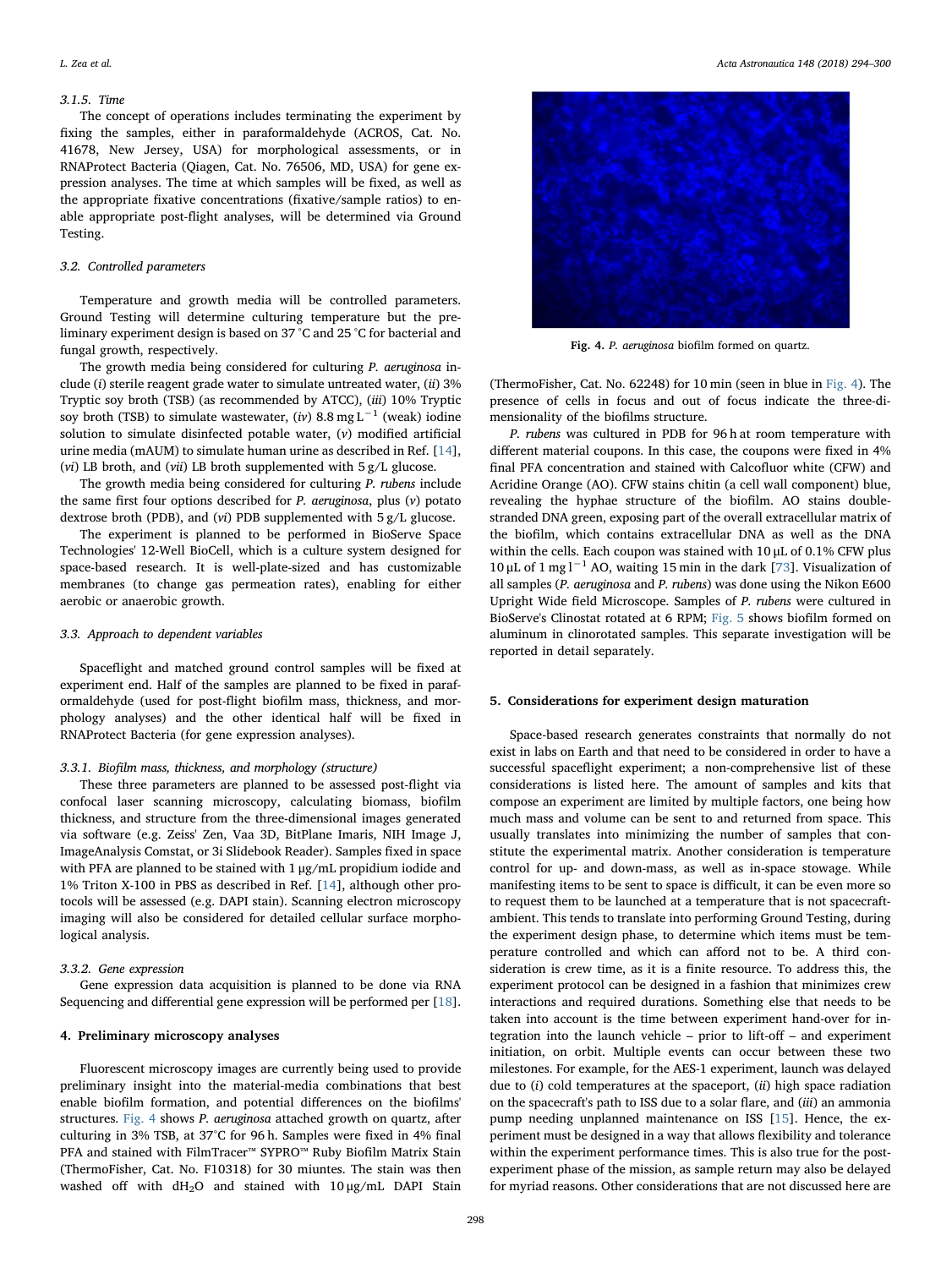<span id="page-5-19"></span>

Fig. 5. Penicillium rubens biofilm attached to an aluminum coupon after 96h incubation in a BioCell well, at room temperature under simulated microgravity. Left: AO reveals (in green) double-stranded DNA either within the cells or as part of the biofilm matrix as extracellular DNA. Center: CFW reveals (in blue) chitin, present in hyphae and spores cell wall, as well as in hyphal tip growth. Right: two-channel image revealing the biofilm structures. Overlapping regions appear "turquoiseblue". (For interpretation of the references to colour in this figure legend, the reader is referred to the Web version of this article.)

compliance with requirements driven by the launch/return vehicle as well as the spacecraft hosting the experiment (in this case, ISS), may they be related to safety, interfaces, compatibility, or any other type. While spaceflight-based research is now more accessible than ever, it is still far from being a routine operation.

# 6. Next steps towards a spaceflight-ready experiment design

The planned biofilm experiment described here will undergo a series of Ground Tests to inform the decisions that will enable its maturation into being spaceflight-ready. These tests include biocompatibility with the spaceflight hardware, determining the appropriate film (gas exchange rate) for microbial growth, cultivation temperature, method for adhering the material coupons onto the cell culture system without introducing a confounding factor, and characterizing the maximum durations under which experiment items (e.g. growth media, inocula, fixatives) can be stored and still be viable. Scientific and technical questions that need to be addressed include: Can the samples be launched already inoculated or do the inoculum and growth medium need to be launched separately? How long should the experiment run before fixing to enable the adequate formation of biofilms on the different material substrata being studied? What materials and nanotopographies should be included in the spaceflight experiment? For how long can the samples remain fixed and still allow for appropriate postflight analyses?

# Declarations of interest

None.

# Acknowledgments

This material is based upon work supported by the National Aeronautics and Space Administration under Grant No. 80NSSC17K0036. The work performed in the Moeller laboratory is supported by a grant from the German Aerospace Center (DLR grant DLR-FuW-Projekt ISS LIFE, Programm RF-FuW, Teilprogramm 475). SAM gratefully acknowledges that this work was supported by the National Science Foundation Graduate Research Fellowship Program under Grant No.1122374. The authors would like to acknowledge Chris Brown (ISS Water Operations Lead for the Flight Operations Directorate) and Layne Carter (ISS Water Subsystem Manager) for providing the images of biofilm formation in ISS components ([Figs. 1](#page-1-0) [and 2](#page-1-0)) and their expert advice. LZ, ZN, PR, and MC thank Dr. James Orth for his assistance with fluorescence microscopy.

#### References

<span id="page-5-0"></span>[1] [P. Stoodley, R. Cargo, C.J. Rupp, S. Wilson, I. Klapper, Bio](http://refhub.elsevier.com/S0094-5765(17)31708-3/sref1)film material properties [as related to shear-induced deformation and detachment phenomena, J. Ind.](http://refhub.elsevier.com/S0094-5765(17)31708-3/sref1)

[Microbiol. Biotechnol. 29 \(6\) \(2002\) 361](http://refhub.elsevier.com/S0094-5765(17)31708-3/sref1)–367.

- <span id="page-5-1"></span>[2] [B.H. Pyle, G.A. McFeters, S.C. Broadaway, C.K. Johnsrud, R.T. Storga, J. Borkowski,](http://refhub.elsevier.com/S0094-5765(17)31708-3/sref2) [Bacterial Growth on surfaces and in suspensions, Biorack on Spacehab. Biological](http://refhub.elsevier.com/S0094-5765(17)31708-3/sref2) [Experiments on Shuttle to Mir Missions 03, 05, and 06, European Space Agency,](http://refhub.elsevier.com/S0094-5765(17)31708-3/sref2) [1999SP-1222.](http://refhub.elsevier.com/S0094-5765(17)31708-3/sref2)
- <span id="page-5-2"></span>[3] [S.V. Lynch, K. Mukundakrishnan, M.R. Benoit, P.S. Ayyaswamy, A. Matin,](http://refhub.elsevier.com/S0094-5765(17)31708-3/sref3) Escherichia coli biofi[lms formed under low-shear modeled microgravity in a ground](http://refhub.elsevier.com/S0094-5765(17)31708-3/sref3)[based system, Appl. Environ. Microbiol. 72 \(2006\) 7701](http://refhub.elsevier.com/S0094-5765(17)31708-3/sref3)–7710.
- <span id="page-5-9"></span>[4] [R.J.C. McLean, J.M. Cassanto, M.B. Barnes, J.H. Koo, Bacterial bio](http://refhub.elsevier.com/S0094-5765(17)31708-3/sref4)film formation [under microgravity conditions, FEMS \(Fed. Eur. Microbiol. Soc.\) Microbiol. Lett.](http://refhub.elsevier.com/S0094-5765(17)31708-3/sref4) [195 \(2\) \(2001\) 115](http://refhub.elsevier.com/S0094-5765(17)31708-3/sref4)–119.
- [5] [L. Hall-Stoodley, J.W. Costerton, P. Stoodley, Bacterial bio](http://refhub.elsevier.com/S0094-5765(17)31708-3/sref5)films: from the natural [environment to infectious diseases, Nat. Rev. Microbiol. 2 \(2004\) 95](http://refhub.elsevier.com/S0094-5765(17)31708-3/sref5)–108.
- <span id="page-5-3"></span>[6] [R. Klintworth, H.J. Reher, A.N. Viktorov, D. Bohle, Biological induced corrosion of](http://refhub.elsevier.com/S0094-5765(17)31708-3/sref6) [materials II: new test methods and experiences from MIR station, Acta Astronautica](http://refhub.elsevier.com/S0094-5765(17)31708-3/sref6) [44 \(7\) \(1999\) 569](http://refhub.elsevier.com/S0094-5765(17)31708-3/sref6)–578.
- <span id="page-5-4"></span>[7] [N.D. Novikova, Review of the knowledge of microbial contamination of the Russian](http://refhub.elsevier.com/S0094-5765(17)31708-3/sref7) [manned spacecraft, Microb. Ecol. 47 \(2\) \(2004\) 127](http://refhub.elsevier.com/S0094-5765(17)31708-3/sref7)–132.
- <span id="page-5-5"></span>[8] [N. Novikova, P. De Boever, S. Poddubko, E. Deshevaya, N. Polikarpov, N. Rakova, ...](http://refhub.elsevier.com/S0094-5765(17)31708-3/sref8) [M. Mergeay, Survey of environmental biocontamination on board the international](http://refhub.elsevier.com/S0094-5765(17)31708-3/sref8) [space station, Res. Microbiol. 157 \(1\) \(2006\) 5](http://refhub.elsevier.com/S0094-5765(17)31708-3/sref8)–12.
- <span id="page-5-6"></span>[9] [NASA, International Space Station Medical Operations Requirements Document](http://refhub.elsevier.com/S0094-5765(17)31708-3/sref9) [\(ISS MORD\), \(2003\) SSP 50260 Rev B May 2003.](http://refhub.elsevier.com/S0094-5765(17)31708-3/sref9)
- <span id="page-5-7"></span>[10] [A. Checinska, A. Probst, P. Vaishampayan, J. White, ... K. Venkateswaran,](http://refhub.elsevier.com/S0094-5765(17)31708-3/sref10) [Microbiomes of the dust particles collected from the international space station and](http://refhub.elsevier.com/S0094-5765(17)31708-3/sref10) [spacecraft assembly facilities, Microbiome 3 \(2015\) 50.](http://refhub.elsevier.com/S0094-5765(17)31708-3/sref10)
- [11] [M. Mora, A. Mahnert, K. Koskinen, M.R. Pausan, L. Oberauner-Wappis, R. Krause, ...](http://refhub.elsevier.com/S0094-5765(17)31708-3/sref11) [C. Moissl-Eichinger, Microorganisms in con](http://refhub.elsevier.com/S0094-5765(17)31708-3/sref11)fined habitats: microbial monitoring and [control of intensive care units, operating rooms, cleanrooms and the International](http://refhub.elsevier.com/S0094-5765(17)31708-3/sref11) [Space Station, Front. Microbiol. 7 \(2016\) 1573.](http://refhub.elsevier.com/S0094-5765(17)31708-3/sref11)
- [12] [K. Venkateswaran, P. Vaishampayan, J. Cisneros, D.L. Pierson, S.O. Rogers, J. Perry,](http://refhub.elsevier.com/S0094-5765(17)31708-3/sref12) [International Space Station environmental microbiome](http://refhub.elsevier.com/S0094-5765(17)31708-3/sref12)—microbial inventories of ISS fi[lter debris, Appl. Microbiol. Biotechnol. 98 \(14\) \(2014\) 6453](http://refhub.elsevier.com/S0094-5765(17)31708-3/sref12)–6466.
- <span id="page-5-8"></span>[13] [N.A. Be, A. Avila-Herrera, J.E. Allen, N. Singh, A.C. Siela](http://refhub.elsevier.com/S0094-5765(17)31708-3/sref13)ff, C. Jaing, [K. Venkateswaran, Whole metagenome pro](http://refhub.elsevier.com/S0094-5765(17)31708-3/sref13)files of particulates collected from the [International Space Station, Microbiome 5 \(1\) \(2017\) 81.](http://refhub.elsevier.com/S0094-5765(17)31708-3/sref13)
- <span id="page-5-10"></span>[14] W. Kim, F.K. Tengra, Z. Young, J. Shong, N. Marchand, et al., Spaceflight promotes biofilm formation by Pseudomonas aeruginosa, PLoS ONE 8 (4) (2013), [http://dx.](http://dx.doi.org/10.1371/journal.pone.0062437) [doi.org/10.1371/journal.pone.0062437](http://dx.doi.org/10.1371/journal.pone.0062437) e62437.
- <span id="page-5-11"></span>[15] [L. Zea, Phenotypic and Gene Expression Responses of E. coli to Antibiotics during](http://refhub.elsevier.com/S0094-5765(17)31708-3/sref15) Spacefl[ight, Ph.D. Thesis University of Colorado, Boulder, 2015.](http://refhub.elsevier.com/S0094-5765(17)31708-3/sref15)
- <span id="page-5-12"></span>[16] [L. Zea, M. Larsen, F. Estante, K. Qvortrup, R. Moeller, S. Dias de Oliveira, ...](http://refhub.elsevier.com/S0094-5765(17)31708-3/sref16) [D. Klaus, Phenotypic changes exhibited by](http://refhub.elsevier.com/S0094-5765(17)31708-3/sref16) E. coli cultured in space, Front. [Microbiol. 8 \(2017\) 15.](http://refhub.elsevier.com/S0094-5765(17)31708-3/sref16)
- <span id="page-5-13"></span>[17] [J.W. Wilson, C.M. Ott, K. Honer zu Bentrup, R. Ramamurthy, L. Quick, et al., Space](http://refhub.elsevier.com/S0094-5765(17)31708-3/sref17) fl[ight alters bacterial gene expression and virulence and reveals a role for global](http://refhub.elsevier.com/S0094-5765(17)31708-3/sref17) regulator Hfq[, Proc. Natl. Acad. Sci. U. S. A. 104 \(2007\) 16299](http://refhub.elsevier.com/S0094-5765(17)31708-3/sref17)–16304.
- <span id="page-5-14"></span>[18] [L. Zea, N. Prasad, S.E. Levy, L. Stodieck, A. Jones, S. Shrestha, L. Stodieck, D. Klaus,](http://refhub.elsevier.com/S0094-5765(17)31708-3/sref18) [A molecular genetic basis explaining altered bacterial behavior in space, PLoS One](http://refhub.elsevier.com/S0094-5765(17)31708-3/sref18) [11 \(11\) \(2016\) e0164359.](http://refhub.elsevier.com/S0094-5765(17)31708-3/sref18)
- <span id="page-5-15"></span>[19] [T.R. Aunins, K.E. Erickson, N. Prasad, S.E. Levy, A. Jones, S. Shrestha, ... L. Zea,](http://refhub.elsevier.com/S0094-5765(17)31708-3/sref19) Spaceflight modifies Escherichia coli [gene expression in response to antibiotic ex](http://refhub.elsevier.com/S0094-5765(17)31708-3/sref19)[posure and reveals role of oxidative stress response, Front. Microbiol. 9 \(2018\) 310.](http://refhub.elsevier.com/S0094-5765(17)31708-3/sref19)
- <span id="page-5-16"></span>[20] [J.B. Lyczak, C.L. Cannon, G.B. Pier, Establishment of](http://refhub.elsevier.com/S0094-5765(17)31708-3/sref20) Pseudomonas aeruginosa in[fection: lessons from a versatile opportunist, Microb. Infect. 2 \(9\) \(2000\)](http://refhub.elsevier.com/S0094-5765(17)31708-3/sref20) 1051–[1060.](http://refhub.elsevier.com/S0094-5765(17)31708-3/sref20)
- <span id="page-5-17"></span>[21] [T.P. Lodise, N. Patel, A. Kwa, J. Graves, J.P. Furuno, E. Gra](http://refhub.elsevier.com/S0094-5765(17)31708-3/sref21)ffunder, [J.C. McGregor, Predictors of 30-day mortality among patients with](http://refhub.elsevier.com/S0094-5765(17)31708-3/sref21) Pseudomonas aeruginosa [bloodstream infections: impact of delayed appropriate antibiotic selec](http://refhub.elsevier.com/S0094-5765(17)31708-3/sref21)[tion, AAC \(Antimicrob. Agents Chemother.\) 51 \(10\) \(2007\) 3510](http://refhub.elsevier.com/S0094-5765(17)31708-3/sref21)–3515.
- <span id="page-5-18"></span>[22] A. Crabbé, M.J. Schurr, P. Monsieurs, L. Morici, J. Schurr, J.W. Wilson, . [C.A. Nickerson, Transcriptional and proteomic responses of](http://refhub.elsevier.com/S0094-5765(17)31708-3/sref22) Pseudomonas aeruginosa PAO1 to spacefl[ight conditions involve Hfq regulation and reveal a role for oxygen,](http://refhub.elsevier.com/S0094-5765(17)31708-3/sref22) [Appl. Environ. Microbiol. 77 \(4\) \(2011\) 1221](http://refhub.elsevier.com/S0094-5765(17)31708-3/sref22)–1230.
- [23] [M.A. Juergensmeyer, E.A. Juergensmeyer, J.A. Guikema, Long-term exposure to](http://refhub.elsevier.com/S0094-5765(17)31708-3/sref23)